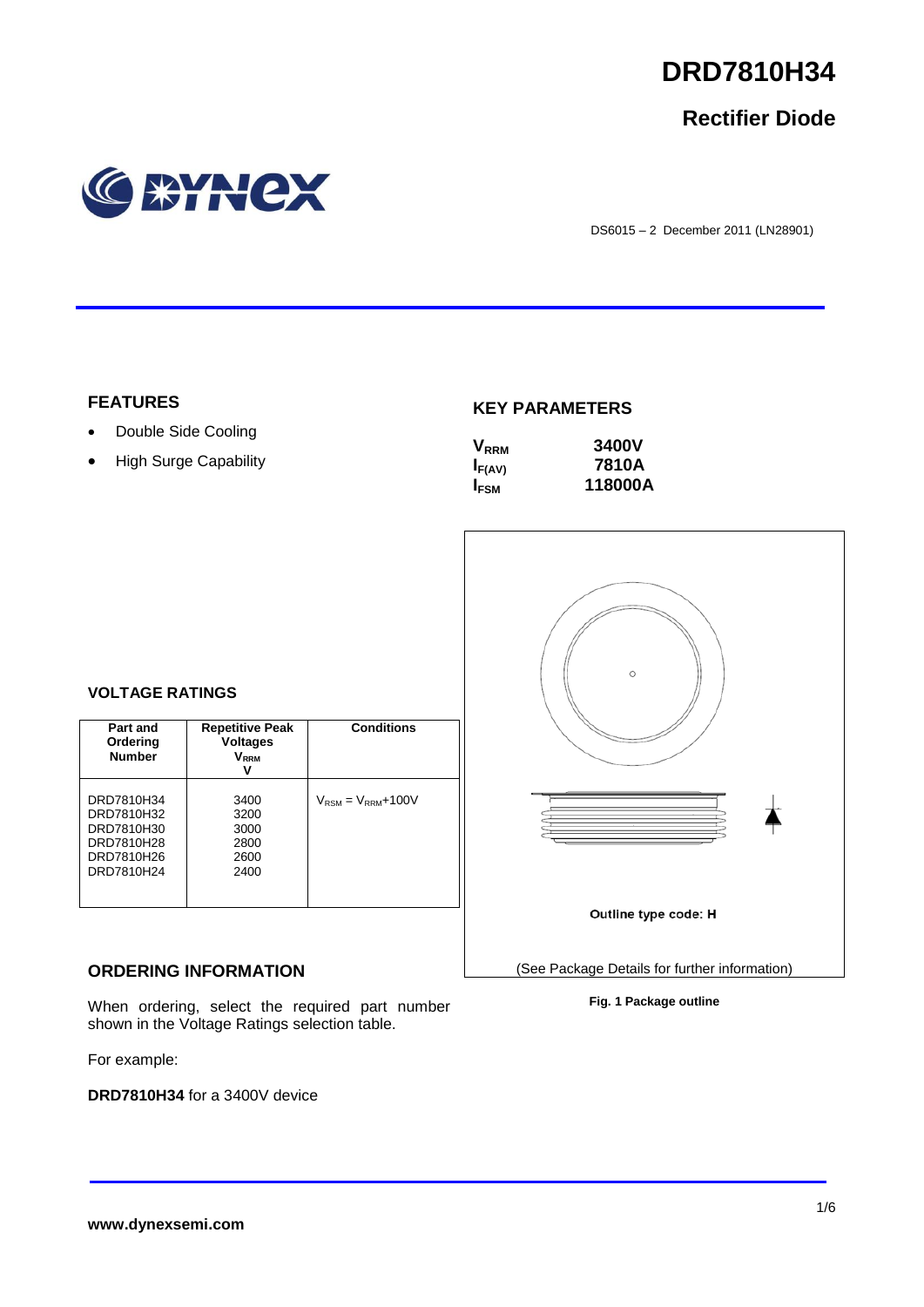

# **CURRENT RATINGS**

**Tcase = 75°C unless stated otherwise**

| Symbol      | <b>Parameter</b>                     | <b>Test Conditions</b>   | Max.  | <b>Units</b> |  |  |
|-------------|--------------------------------------|--------------------------|-------|--------------|--|--|
|             | Double Side Cooled                   |                          |       |              |  |  |
| $I_{F(AV)}$ | Mean forward current                 | Half wave resistive load | 9740  | A            |  |  |
| IF(RMS)     | <b>RMS</b> value                     | $\blacksquare$           | 15290 | A            |  |  |
| IF.         | Continuous (direct) on-state current | $\blacksquare$           | 13770 | A            |  |  |

### **Tcase = 100°C unless stated otherwise**

| Symbol                    | <b>Parameter</b>                     | <b>Test Conditions</b>   | Max.  | <b>Units</b> |  |
|---------------------------|--------------------------------------|--------------------------|-------|--------------|--|
| <b>Double Side Cooled</b> |                                      |                          |       |              |  |
| $I_{F(AV)}$               | Mean forward current                 | Half wave resistive load | 7810  | Α            |  |
| I <sub>F(RMS)</sub>       | <b>RMS</b> value                     | $\blacksquare$           | 12260 | A            |  |
| lF.                       | Continuous (direct) on-state current | ۰                        | 11040 | A            |  |

# **SURGE RATINGS**

| Symbol      | <b>Parameter</b>                        | <b>Test Conditions</b>                            | Max.  | <b>Units</b>      |
|-------------|-----------------------------------------|---------------------------------------------------|-------|-------------------|
| <b>IFSM</b> | Surge (non-repetitive) on-state current | 10ms half sine, $T_{\text{case}} = 160^{\circ}$ C | 118.0 | kA                |
| $l^2t$      | I <sup>'</sup> t for fusing             | $V_R = 0$                                         | 69.62 | MA <sup>2</sup> s |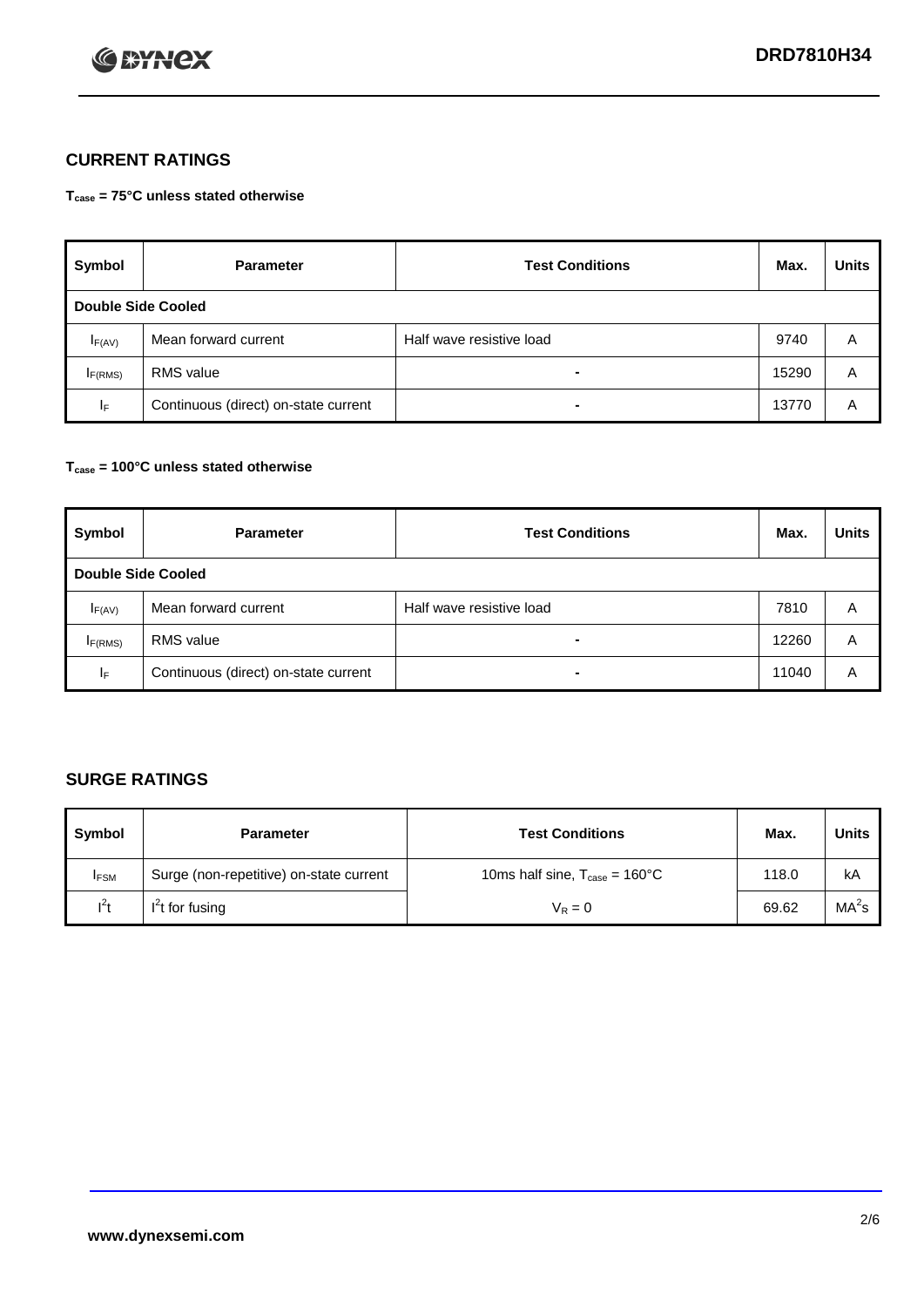# **THERMAL AND MECHANICAL RATINGS**

| Symbol           | <b>Parameter</b>                      | <b>Test Conditions</b>                      |    | Min.  | Max.   | <b>Units</b> |
|------------------|---------------------------------------|---------------------------------------------|----|-------|--------|--------------|
| $R_{th(j-c)}$    | Thermal resistance - junction to case | Double side cooled                          | DC |       | 0.004  | °C/W         |
| $R_{th(c-h)}$    | Thermal resistance – case to heatsink | Double side cooled                          | DC |       | 0.0008 | °C/W         |
| $T_{\rm vj}$     | Virtual junction temperature          | Blocking V <sub>DRM</sub> / <sub>VRRM</sub> |    | -40   | 160    | °C           |
| $T_{\text{stg}}$ | Storage temperature range             |                                             |    | $-40$ | 160    | °C           |
| $F_m$            | Clamping force                        |                                             |    | 110   | 130    | kN           |

# **CHARACTERISTICS**

| Symbol                   | <b>Parameter</b>     | <b>Test Conditions</b>                                                                           | Min.           | Max. | <b>Units</b> |
|--------------------------|----------------------|--------------------------------------------------------------------------------------------------|----------------|------|--------------|
| $\mathsf{V}_\mathsf{FM}$ | Forward voltage      | At 6000A peak, $T_{\text{case}} = 160^{\circ}C$                                                  |                | 1.10 | V            |
| <b>I</b> <sub>RM</sub>   | Peak reverse current | At $V_{DRM}$ , $T_{case} = 160^{\circ}C$                                                         | ۰              | 600  | mA           |
| $Q_{\rm S}$              | Total stored charge  | $I_F = 4000A$ , dl <sub>RR</sub> /dt = 10A/us<br>$T_{\text{case}} = 160^{\circ}$ C. $V_R = 100V$ | $\blacksquare$ | 8000 | μC           |
| V <sub>TO</sub>          | Threshold voltage    | At $T_{vi}$ = 160 $^{\circ}$ C                                                                   | $\blacksquare$ | 0.80 | V            |
| $r_{\text{T}}$           | Slope resistance     | At $T_{vi} = 160^{\circ}$ C                                                                      | ۰              | 0.05 | $m\Omega$    |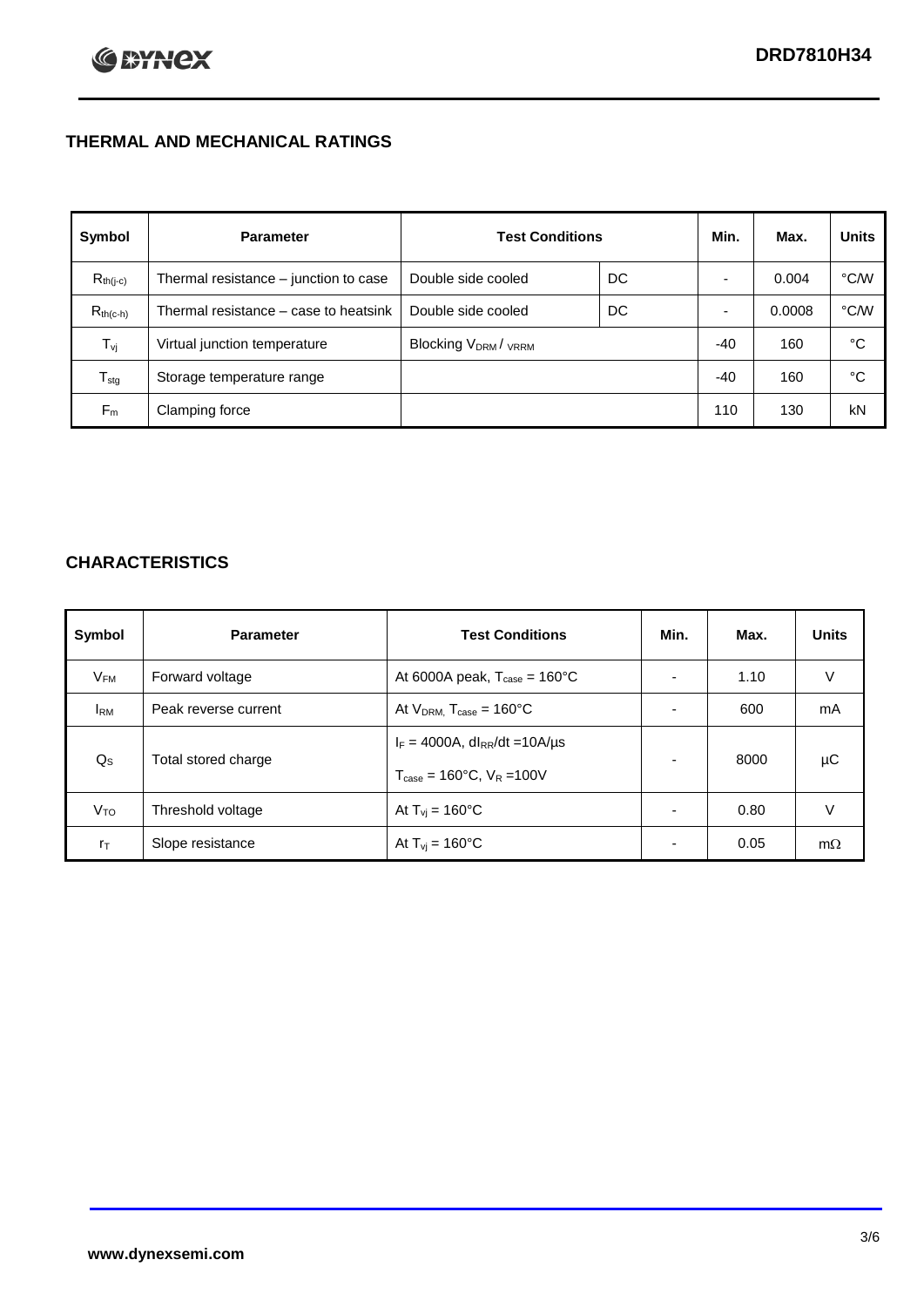# **C BYNCX**

# **CURVES**



### **Fig.2 Maximum forward characteristics Fig.3 Dissipation curves**





**junction to case**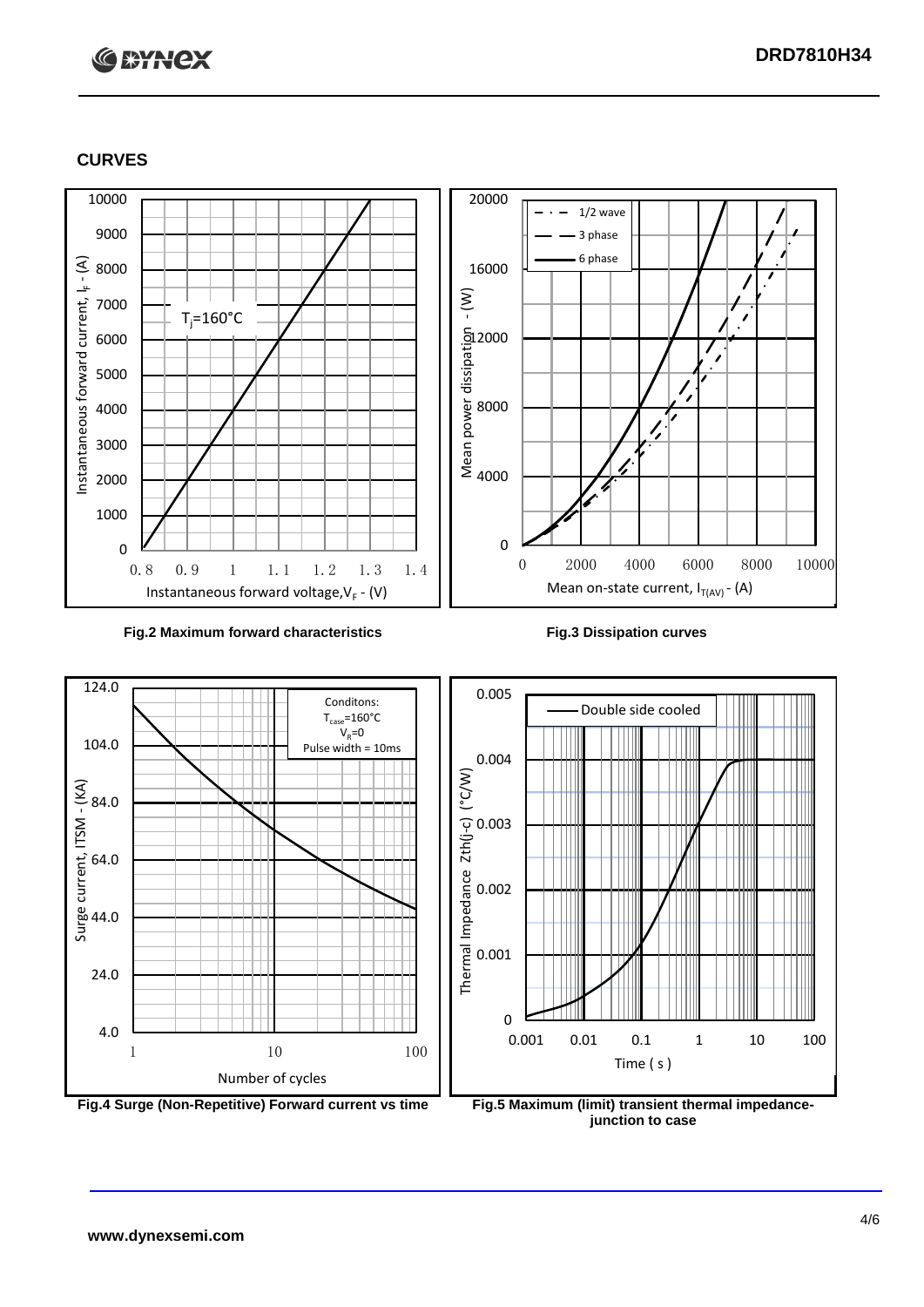

# **PACKAGE DETAILS**

For further package information, please contact Customer Services. All dimensions in mm, unless stated otherwise. DO NOT SCALE.



### **Note:**

Some packages may be supplied with gate and or tags.